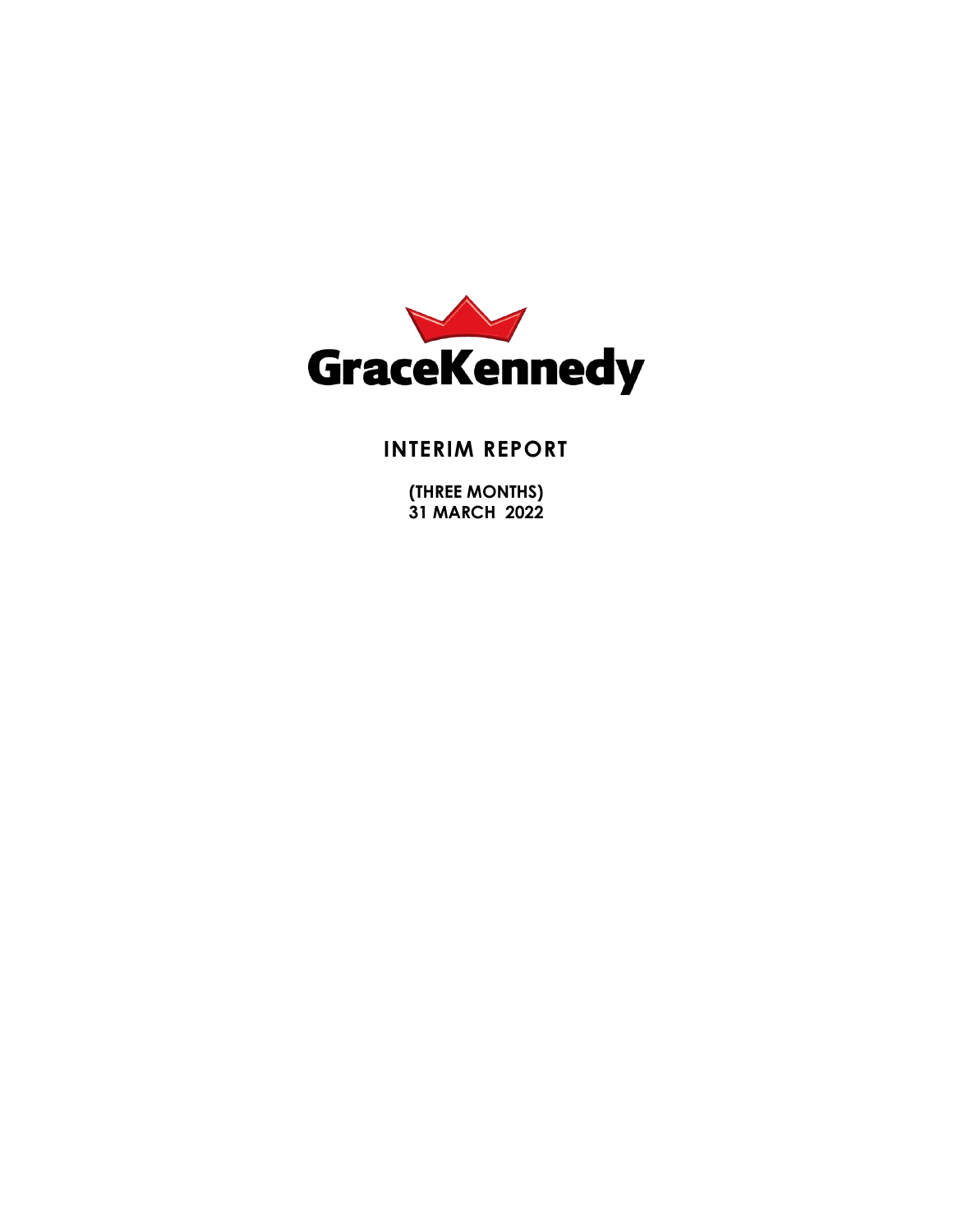

## **INTERIM REPORT TO OUR STOCKHOLDERS**

GraceKennedy (GK) is pleased to report its financial results for the first quarter of 2022. For the three months ended March 31, 2022, GK achieved revenues of J\$36.26 billion, representing an increase of 15.5% or J\$4.86 billion over the corresponding period in 2021. Profit before other income was J\$1.55 billion, a \$26.6 million or 1.74% increase over prior year. Profit before tax (PBT) was J\$2.57 billion or \$53.9 million higher than the corresponding period in 2021; while net profit after tax was J\$1.88 billion, representing an increase of 2.1% or J\$39.4 million over prior year. Net profit attributable to stockholders was J\$1.74 billion, 4.9% or J\$81.7 million higher than the corresponding period in 2021. Earnings per stock unit for the period was J\$1.75 (2021: J\$1.67).

These results reflect our continued efforts to successfully navigate the myriad challenges we face in the various jurisdictions where we operate around the world, including global inflationary pressures, rising interest rates and supply chain and logistic challenges. Our revenue remains robust and profits for three of our four business segments increased when compared to the corresponding period of the prior year. Given the current geopolitical climate and ongoing COVID-19 pandemic, our outlook for the remainder of 2022 remains cautious; however we are resolute in the execution of our strategic initiatives, while remaining agile in order to mitigate the impact of any headwinds on our business.

## **Performance of Business Segments**

## *Foods*

GK's Foods recorded an overall growth in revenues and PBT when compared to the corresponding period of 2021. However, there were mixed results across its various divisions as the businesses continued to manage logistics issues including delays in the supply chain and port congestion, as well as margin pressures.

Our Jamaican food distribution business maintained its momentum from 2021, recording growth in both revenues and pre-tax profits. Core products, including *Tropical Rhythms* beverages, *Grace Ketchup, Grace Coconut Milk Powder, Grace Vienna Sausages* and *Grace Frankfurters*, demonstrated notable growth. This was coupled with the very strong performance of our *Caribbean Choice* brand, *Spring Time* laundry products, and *Grace Sardines*.

World Brands Services (WBS) continued to rebound, recording mid to high double-digit growth in both revenues and PBT. This was attributable to more distribution points being added by WBS throughout Jamaica, which resulted in double-digit growth in key brands. The resumption of in person classes in Jamaican schools earlier in the year has also been a contributing factor to the improved performance of brands such as *Frito-Lay, Mars,* and *Capri-Sun*, which are distributed by WBS.

Jamaica-based Consumer Brands Limited (CBL) also reported double-digit growth in revenues and PBT. Notwithstanding this improved performance, CBL continues to experience inventory challenges for some key products, as global supply chain issues persist.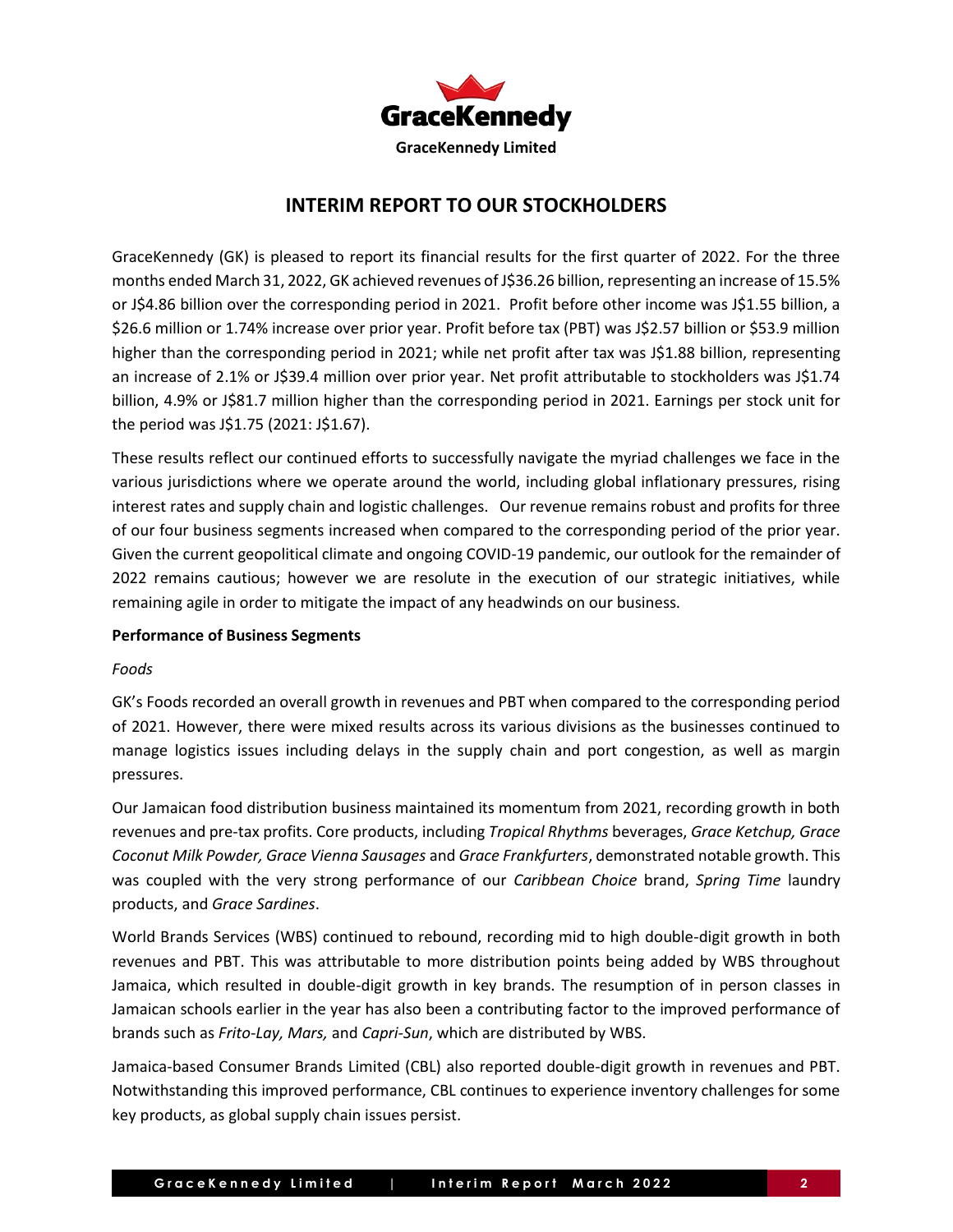GK's chain of Jamaican supermarkets, Hi-Lo Food Stores, recorded strong growth in revenues and PBT, as its initiatives focused on service levels and customer satisfaction continue to yield positive results.

GK's Manufacturing Division also achieved growth in revenues and PBT, despite significant shipping delays and the rising cost of raw materials and packaging. The demand for Grace brands remained strong during the period under review.

Our International Foods business recorded an improvement in revenue over prior year, however there was a decline in PBT primarily due to significant charges incurred arising out of shipping and port delays in the United States.

GraceKennedy Foods (USA) LLC (GK Foods USA) exceeded prior year's revenues, however due to shipping logistics costs, profits for the period were negatively impacted. Measures have been implemented to mitigate a recurrence of this going forward. GK Foods USA has benefitted from the growth of the La Fe brand, and the Grace brand also continues to resonate with shoppers, particularly our canned fish and meats. New products such as *Tropical Rhythms* in the tetra pack and *Grace Peanut Punch* exceeded expectations.

Grace Foods UK Limited continued its positive trajectory, recording growth in both revenues and PBT. This performance was bolstered by the recovery of the food service industry as COVID-19 restrictions eased in the UK. The newly relabelled Encona sauces have recently hit shelves and we anticipate a positive reception.

Grace Foods Canada Inc. closed the quarter with revenues above prior year while PBT was affected by freight and other supply chain related cost increases. The growth in revenue came mainly from key products such as *Grace Coconut Water*, *Grace Rice* and *Nutrament*. Our new offering *Grace Jerk Wings* also performed well, in addition to meal replacement products such as *Grace Peanut Punch* and *Vitamalt*.

## *Financial Services*

The GraceKennedy Financial Group (GKFG) delivered a positive performance for the period, recording growth in revenues and PBT when compared to the same period of 2021.

Our Banking and Investments segment yielded positive results led by GK Capital Management Limited (GK Capital), the investment and advisory arm of GKFG, who had an exceptional start to 2022. GK Capital acted as the principal broker for two successful Initial Public Offerings (IPOs) – Spur Tree Spices Jamaica Limited and Jamaica Fibreglass Products Limited in January and March, respectively. The company also sustained its focus on expense management during the period and realised noteworthy growth in both revenues and PBT as a result. In February, approval was received from the Financial Services Commission in Jamaica for our mutual fund offering from GK Mutual Funds Limited, which is expected to launch to the public by the third quarter of 2022. SigniaGlobe Financial Group Inc., GK's jointly owned merchant banking business in Barbados, reported encouraging results evidenced by double digit growth in revenue and PBT. Our Jamaican commercial bank, First Global Bank Limited (FGB) achieved growth in both its loan and deposit portfolios during the period and continues its focus on strengthening relationships and expanding its digital offerings to its customers.

GK's Insurance segment also recorded a positive performance. GK General Insurance Company Limited (GKGI) outperformed its prior year revenues due to growth in its core business portfolios. The company aims to drive continued revenue growth through innovation and expanding its digital footprint through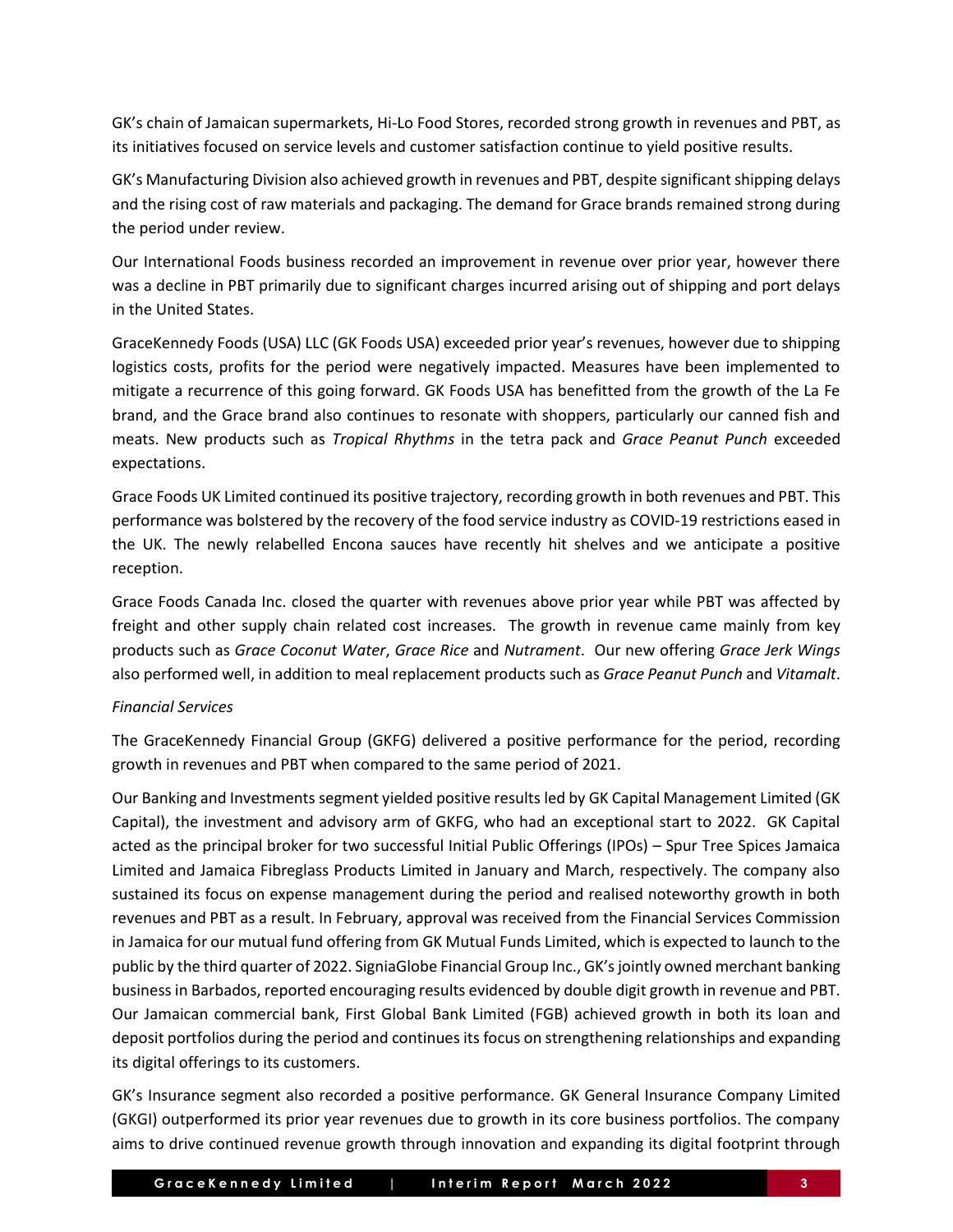"GKGOnline" and internal system upgrades. Key Insurance Company Limited also continues to produce positive results, recording growth in revenues and PBT. Canopy Insurance Limited (Canopy) generated revenue growth over prior year in all business segments. The Canopy team remains focused on revenue diversification and continues to actively pursue strategic partnerships. GKFG's most recent acquisition, GK Life Insurance Eastern Caribbean Limited reported double-digit top-line growth and will continue implementing its strategy to maximize the performance of its portfolio while establishing itself as a major pan-Caribbean insurer. Allied Insurance Brokers Limited remains one of the leading insurance brokers evidenced by the award of two new tenders in the first quarter. The team is focused on strengthening and growing client relationships and leveraging partnerships.

GraceKennedy Money Services Limited (GKMS) reported a decline in revenue and PBT, primarily attributed to lower remittance flows and foreign currency volatility during the first quarter of 2022. Other GKMS products, such as "Bill Express" and "FX Trader" however, saw growth in both revenues and PBT. GKMS continued to advance its digital agenda during the period, which was reflected in the positive performance of its online offerings, such as direct-to-bank transactions and "Bill Express Online".

### **Digital Transformation**

The "GK ONE" App was released in the Google and Apple App stores in March with the Bill Payment feature enabled. The development of the Credit Card Application was completed in March and released early in April. This followed 2 months of pilot testing with customers of FGB and GK staff. With this feature, GK ONE customers are able to apply for a credit card from FGB, thereby, allowing the Bank to offer credit cards using a digital application. The business has also completed testing of the flagship product, "Receive Remittance", which will facilitate the receipt of remittances directly to their GK ONE wallet and expects to launch in the near term.

## **Mergers & Acquisitions**

GK continues to advance its Mergers & Acquisitions (M&A) strategy in 2022. In April, GK entered into an agreement with entrepreneur and information technologist Larren Peart to make a private equity investment in Bluedot. The business was founded by Peart in 2016, and is a full-service research and data intelligence consultancy, which uses data collection and analytics to inform business insights and decisionmaking. The private equity investment sees GK becoming the majority shareholder and the remaining interest held by Larren Peart. Peart will be the Managing Director responsible for its day-to-day operations and developing and implementing its strategy.

## **GK100**

GK's 100th Anniversary (GK100) activities kicked off on Saturday, January 15, 2022 with a virtual launch event which was live streamed to the GK team around the world. During the launch, the special GK100 share offer for GK staff was announced. A GK100 Service of Thanksgiving was held on Sunday, February 13, at the Cathedral of the Most Holy Trinity in Downtown Kingston and was live streamed on YouTube.

On the day of GK's 100th Anniversary - Monday, February 14, 2022 - the Jamaica Gleaner and Jamaica Observer newspapers featured an interactive GK100 branded commemorative wrap. GK100 signage at the Harbour Street location was also unveiled. A special GK100 Cake Cutting Celebration was also streamed live from the GK headquarters on Harbour Street, with team members around the world joining virtually in a simultaneous cake cutting.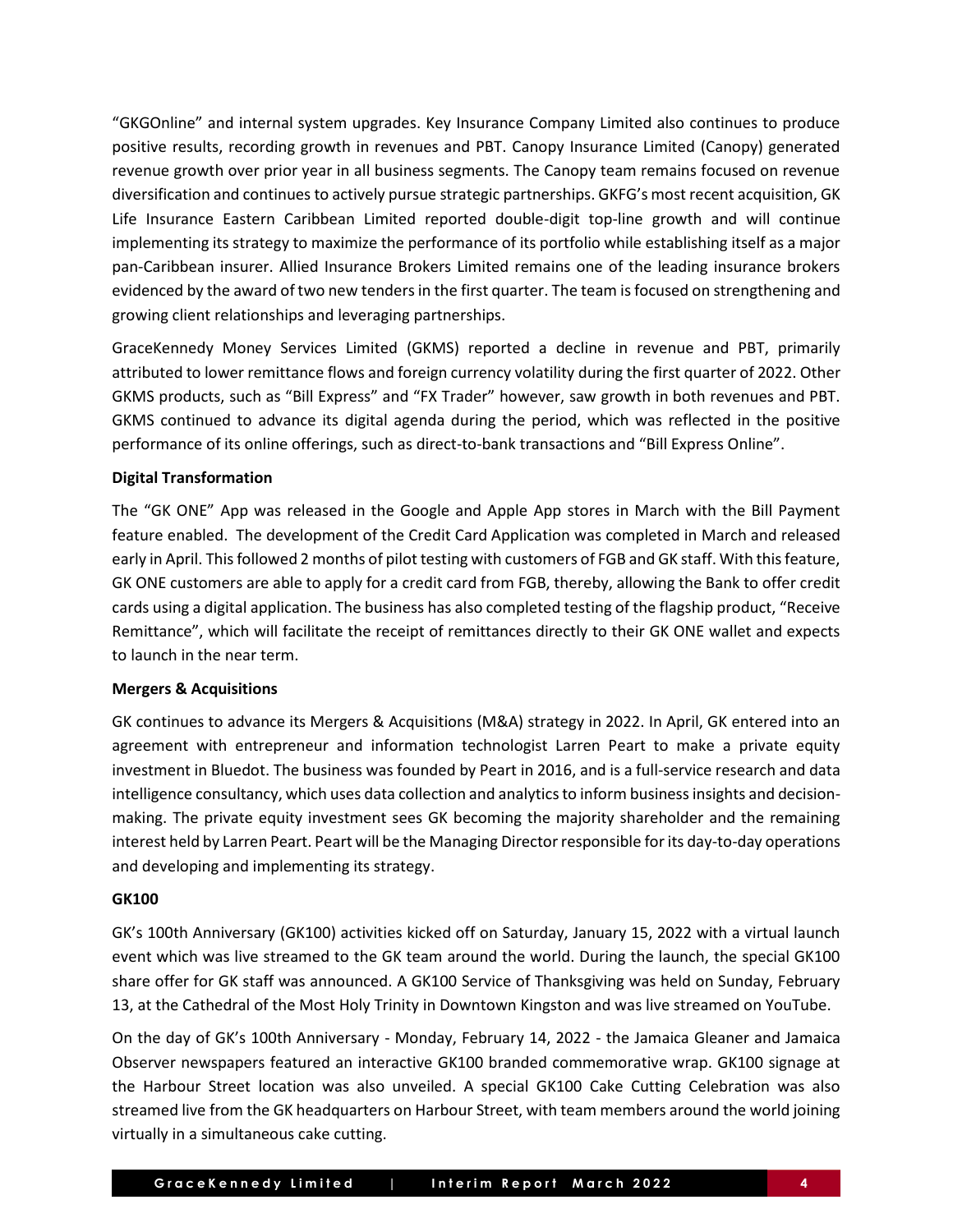### **Champs**

The 2022 ISSA/GraceKennedy Boys' and Girls' Championships (Champs) was successfully staged between April 5 and 9 and saw over 3,000 youths competing in various track and field events over the period. Champs 2022 included several tributes to GK's 100th anniversary, including a special closing ceremony. As title sponsors, GK's contribution to the staging of Champs in 2022 totalled over J\$88 million, underscoring our Company's commitment to investing in sports development, youth and education in Jamaica.

### **We Care**

GK remains committed to supporting the communities within which we operate around the world through corporate social responsibility initiatives led by our two Foundations. In January our GK Foundation (GKF) launched a pilot project in collaboration with The Ocean Cleanup and Clean Harbours Jamaica Limited to prevent solid waste from entering the Kingston Harbour. The project involves the installation of Interceptor Barriers to trap debris that flows from three Kingston gullies into the Kingston Harbour, the 7<sup>th</sup> largest natural harbour in the world. Debris is removed from the barriers by the Interceptor Tender, a small, self-propelled barge, and transported to an offloading site for sorting and proper disposal. During the period our Grace & Staff Community Development Foundation also continued its important work in the communities surrounding our operations in Jamaica, most notably, the roll out of its *Youth Boost* programme, which targets at risk young men from the inner-city using cognitive behavioural therapy, mentoring, education, and skills training.

### **Recognition & Awards**

GK Group CEO, Don Wehby received the Chancellor's Award for Excellence in Global Business Leadership at the 25<sup>th</sup> anniversary Legacy Awards Gala of the American Foundation of the University of the West Indies (AFUWI) in April 2022 in New York City. At the Gala, GK was also awarded the AFUWI Corporate Award for Global Business Leadership, and was presented with a US Congressional Proclamation, bestowed by US Congresswoman Yvette Clarke, in celebration of our 100<sup>th</sup> anniversary.

As our GK100 activities are rolled out throughout the year, we are humbled and honoured by the well wishes and words of encouragement we continue to receive from all our stakeholders around the world. We remain grateful for our amazing GK team, business partners, loyal customers in Jamaica and the Diaspora, and all our supporters, and look forward to continuing the celebration throughout 2022.

*Our Story is Your Story. Celebrating the Past. Shaping the Future*.

May 12, 2022

 $\text{IS} \circ \text{M} \rightarrow \text{L}$ 

Gordon V. Shirley, OJ **Donald G. Wehby, CD** Chairman Group Chief Executive Officer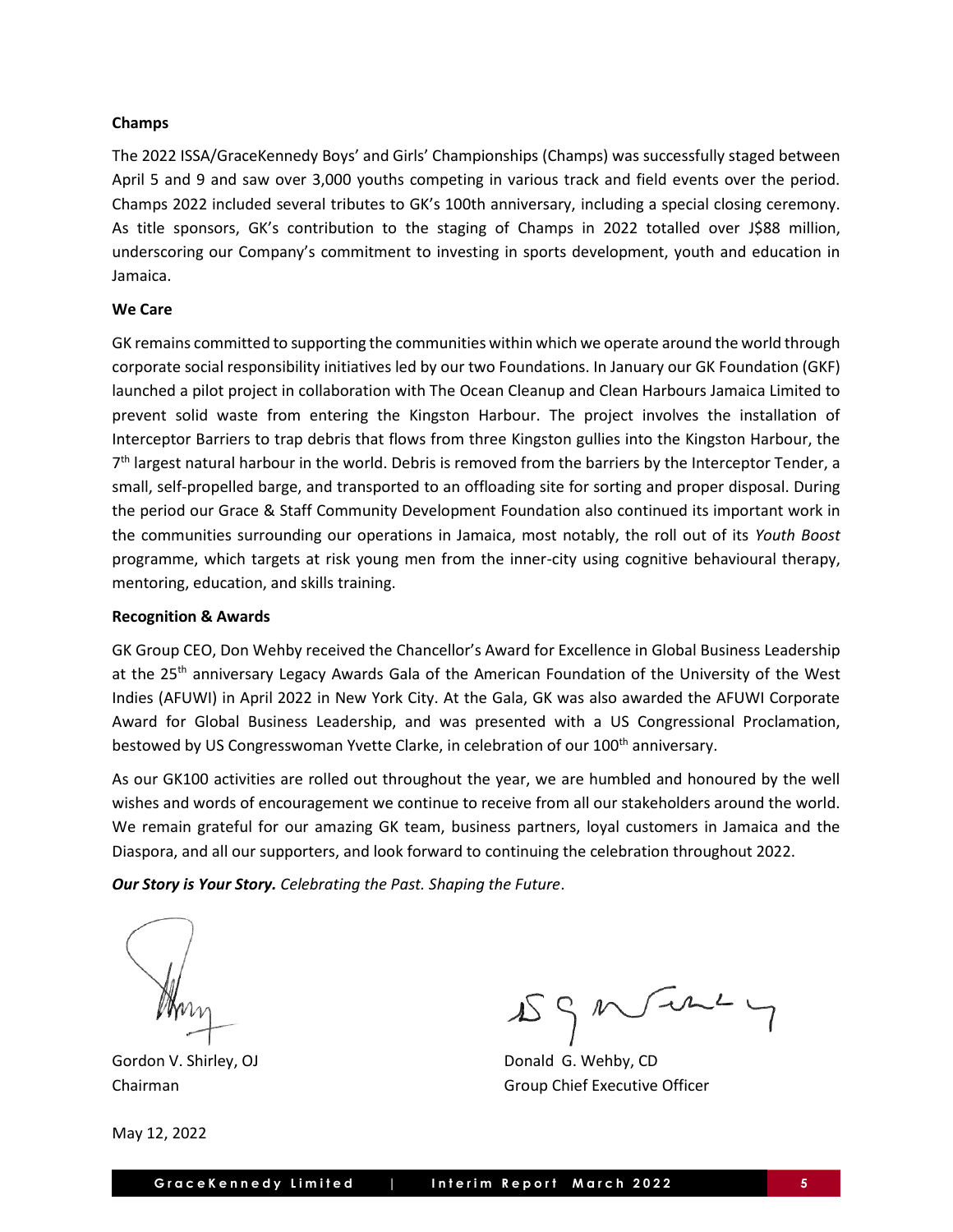CONSOLIDATED INCOME STATEMENT THREE MONTHS ENDED 31 MARCH 2022 (Unaudited)

|                                                   | 3 months to<br>3/31/2022<br>\$'000 | 3 months to<br>3/31/2021<br>\$'000 |
|---------------------------------------------------|------------------------------------|------------------------------------|
| Revenue from products and services                | 35,062,509                         | 30,279,826                         |
| Interest revenue                                  | 1,194,518                          | 1,114,310                          |
| Revenues (Note 2)                                 | 36,257,027                         | 31,394,136                         |
| Direct and operating expenses                     | (34, 648, 182)                     | (29, 763, 268)                     |
| Net impairment losses on financial assets         | (55, 856)                          | (104, 480)                         |
| <b>Expenses</b>                                   | (34, 704, 038)                     | (29, 867, 748)                     |
| Profit before other income                        | 1,552,989                          | 1,526,388                          |
| Other income                                      | 898,955                            | 841,066                            |
| <b>Profit from Operations</b>                     | 2,451,944                          | 2,367,454                          |
| Interest income - non-financial services          | 117,408                            | 130,168                            |
| Interest expense - non-financial services         | (321, 153)                         | (264, 596)                         |
| Share of results of associates and joint ventures | 324,354                            | 285,610                            |
| <b>Profit before Taxation</b>                     | 2,572,553                          | 2,518,636                          |
| Taxation                                          | (694, 590)                         | (680, 032)                         |
| Net Profit for the period                         | 1,877,963                          | 1,838,604                          |
| Profit attributable to:                           |                                    |                                    |
| <b>Owners of GraceKennedy Limited</b>             | 1,736,616                          | 1,654,931                          |
| <b>Non-controlling interests</b>                  | 141,347                            | 183,673                            |
|                                                   | 1,877,963                          | 1,838,604                          |

| <b>Basic</b>   | $\overline{\phantom{a}}$<br>$\sim$<br>\$1.75 | . 67 |
|----------------|----------------------------------------------|------|
| <b>Diluted</b> | $\overline{ }$<br>$\sim$<br>ن ، ، ۱ ب        | 1.66 |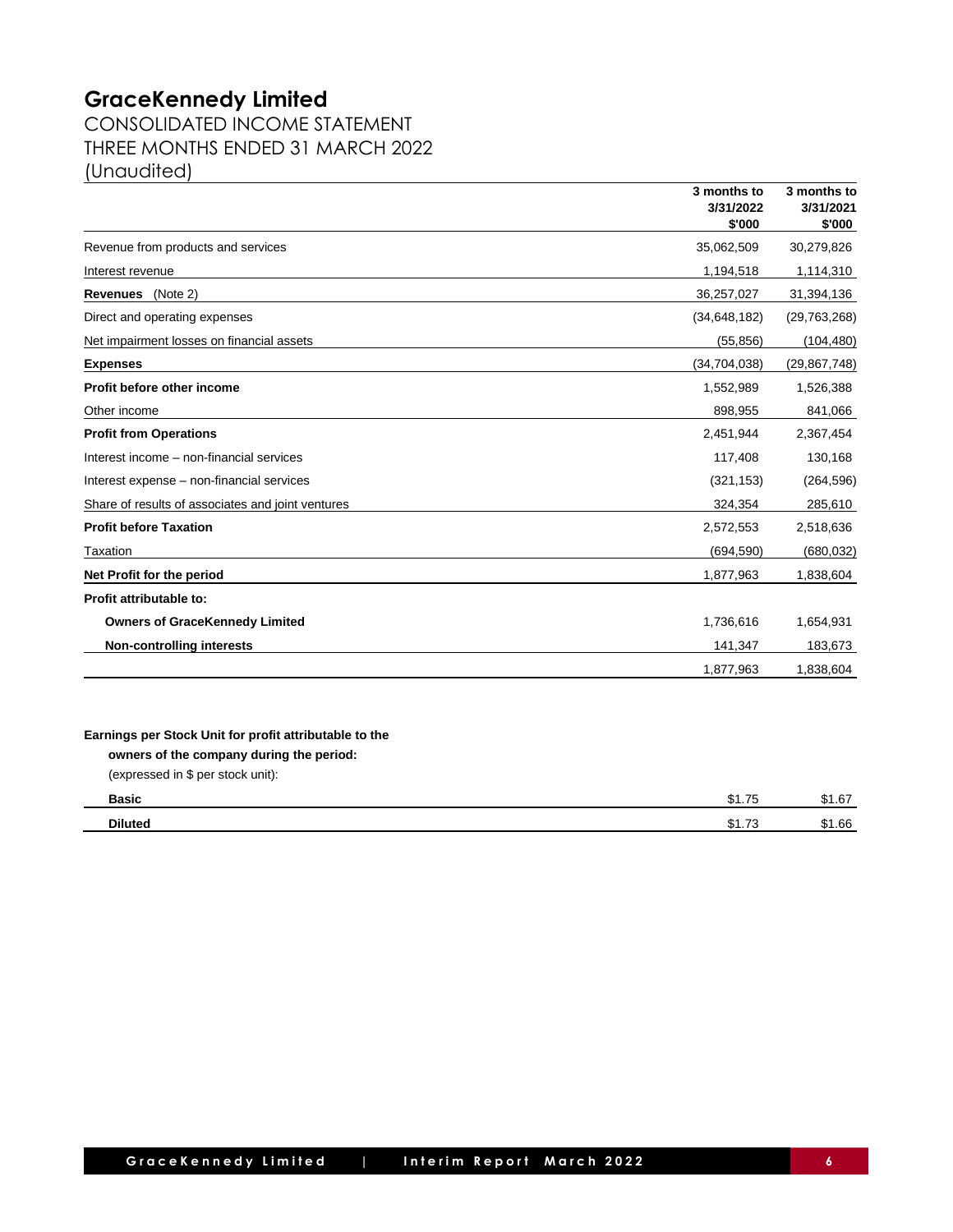## CONSOLIDATED STATEMENT OF COMPREHENSIVE INCOME THREE MONTHS ENDED 31 MARCH 2022 (Unaudited)

|                                                                                              | 3 months to<br>3/31/2022<br>\$'000 | 3 months to<br>3/31/2021<br>\$'000 |
|----------------------------------------------------------------------------------------------|------------------------------------|------------------------------------|
| Profit for the period                                                                        | 1,877,963                          | 1,838,604                          |
| Other comprehensive income:                                                                  |                                    |                                    |
| Items that will not be reclassified to profit or loss:                                       |                                    |                                    |
| Gains on revaluation of land and buildings                                                   |                                    | 26,976                             |
| Changes in fair value of equity instruments at fair value through other comprehensive income | 29,799                             | (54, 922)                          |
| Remeasurements of post-employment benefit obligations                                        | (389, 792)                         | 682,321                            |
|                                                                                              | (359, 993)                         | 654,375                            |
| Items that may be subsequently reclassified to profit or loss:                               |                                    |                                    |
| Foreign currency translation adjustments                                                     | (154, 406)                         | 471,934                            |
| Changes in fair value of debt instruments at fair value through other comprehensive income   | (290, 812)                         | (110, 102)                         |
| Share of other comprehensive income of associates and joint ventures                         | (10, 773)                          | 40,627                             |
|                                                                                              | (455, 991)                         | 402,459                            |
| Other comprehensive income for the period, net of tax                                        | (815, 984)                         | 1,056,834                          |
| TOTAL COMPREHENSIVE INCOME FOR THE PERIOD                                                    | 1,061,979                          | 2,895,438                          |
|                                                                                              |                                    |                                    |
| Total comprehensive income attributable to:                                                  |                                    |                                    |
| Owners of GraceKennedy Limited                                                               | 917,639                            | 2,696,355                          |
| Non-controlling interests                                                                    | 144,340                            | 199,083                            |
|                                                                                              | 1,061,979                          | 2,895,438                          |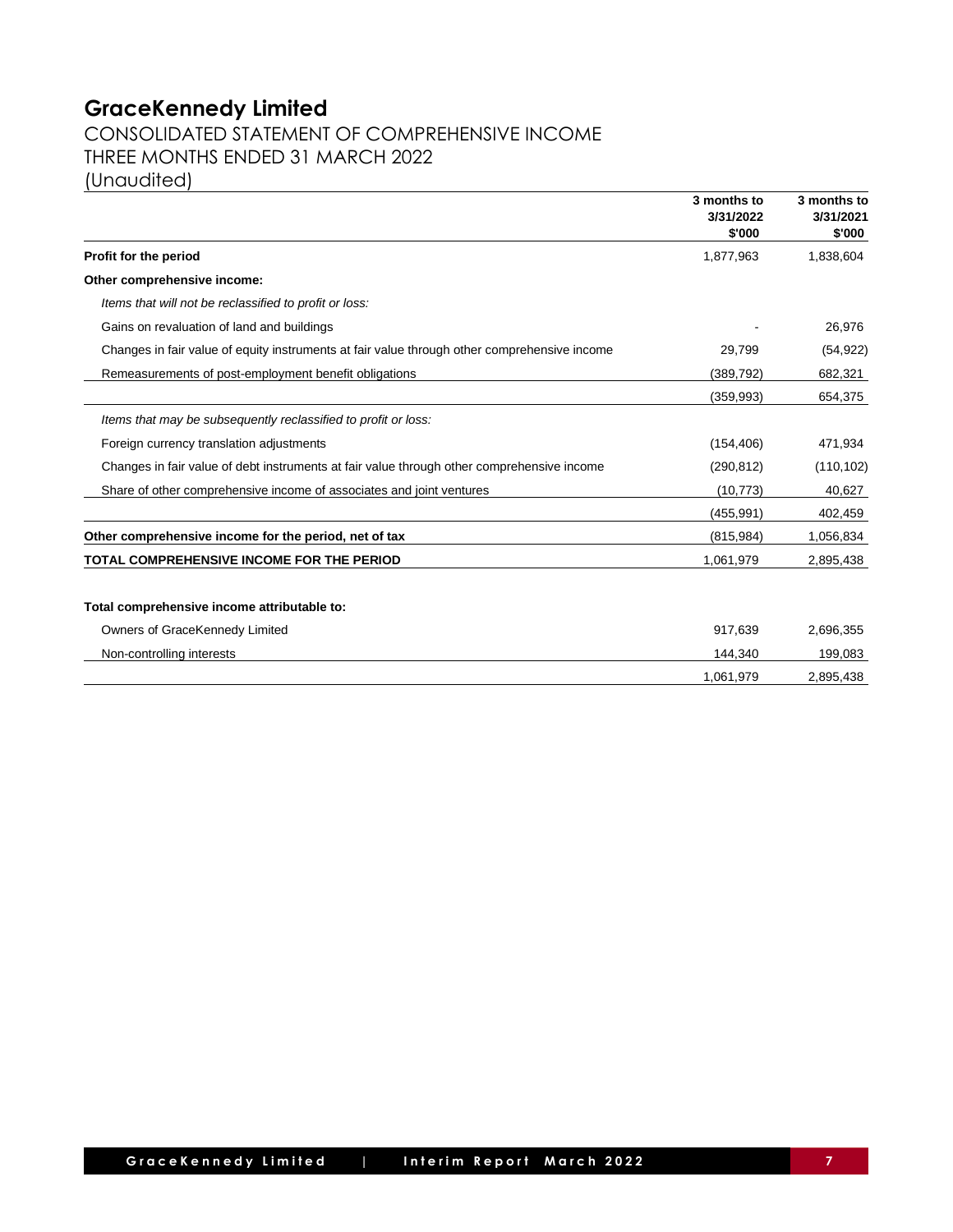## CONSOLIDATED STATEMENT OF FINANCIAL POSITION 31 MARCH 2022 (Unaudited)

|                                                         | March 31<br>2022<br>\$'000 | December 31<br>2021<br>\$'000 | March 31<br>2021<br>\$'000 |
|---------------------------------------------------------|----------------------------|-------------------------------|----------------------------|
| <b>ASSETS</b>                                           |                            |                               |                            |
| Cash and deposits                                       | 29,116,561                 | 30,036,681                    | 26,489,685                 |
| Investment securities                                   | 38,587,306                 | 40,479,250                    | 35,395,041                 |
| Pledged assets                                          | 9,501,915                  | 9,361,518                     | 5,670,737                  |
| Receivables                                             | 22,883,622                 | 20,183,748                    | 21,498,595                 |
| Inventories                                             | 19,660,587                 | 19,228,919                    | 13,587,177                 |
| Loans receivable                                        | 34,750,063                 | 33,322,490                    | 31,071,054                 |
| <b>Taxation recoverable</b>                             | 1,212,165                  | 1,063,158                     | 853,644                    |
| Investments in associates and joint ventures            | 5,229,206                  | 4,524,211                     | 4,424,211                  |
| Investment properties                                   | 765,900                    | 765,900                       | 699,000                    |
| Intangible assets                                       | 6,211,638                  | 6,176,933                     | 4,400,934                  |
| <b>Fixed assets</b>                                     | 26,023,981                 | 26,223,419                    | 25,664,693                 |
| Deferred tax assets                                     | 1,570,084                  | 1,332,769                     | 1,074,790                  |
| Pension plan asset                                      | 6,486,607                  | 7,097,995                     | 7,809,490                  |
| <b>Total Assets</b>                                     | 201,999,635                | 199,796,991                   | 178,639,051                |
| <b>LIABILITIES</b>                                      |                            |                               |                            |
| Deposits                                                | 48,719,918                 | 48,143,926                    | 44,209,774                 |
| Securities sold under agreements to repurchase          | 7,377,248                  | 7,249,565                     | 3,385,437                  |
| Bank and other loans                                    | 28,760,556                 | 27,988,518                    | 25,096,599                 |
| Payables                                                | 35,422,351                 | 36,019,373                    | 31,344,852                 |
| <b>Taxation</b>                                         | 875,964                    | 789,425                       | 598,223                    |
| Provisions                                              | 48,629                     | 48,303                        | 44,011                     |
| Deferred tax liabilities                                | 1,833,113                  | 1,783,144                     | 1,954,690                  |
| Other post-employment obligations                       | 6,937,916                  | 6,768,762                     | 6,229,409                  |
| <b>Total Liabilities</b>                                | 129,975,695                | 128,791,016                   | 112,862,995                |
| <b>EQUITY</b>                                           |                            |                               |                            |
| Capital & reserves attributable to the company's owners |                            |                               |                            |
| Share capital                                           | 304,596                    | 284,387                       | 369,659                    |
| Capital and fair value reserves                         | 7,200,178                  | 7,409,599                     | 7,598,980                  |
| Retained earnings                                       | 51,664,890                 | 50,318,566                    | 46,434,667                 |
| Banking reserves                                        | 3,920,711                  | 3,920,711                     | 3,620,711                  |
| Other reserves                                          | 5,389,746                  | 5,672,330                     | 4,543,764                  |
| Equity attributable to owners of the company            | 68,480,121                 | 67,605,593                    | 62,567,781                 |
| <b>Non-Controlling Interests</b>                        | 3,543,819                  | 3,400,382                     | 3,208,275                  |
| <b>Total Equity</b>                                     | 72,023,940                 | 71,005,975                    | 65,776,056                 |
| <b>Total Equity and Liabilities</b>                     | 201,999,635                | 199,796,991                   | 178,639,051                |
|                                                         |                            |                               |                            |

**Approved for issue by the Board of Directors on 12 May 2022 and signed on its behalf by:**

| $v_{n}$               |          |              | ehby                          |
|-----------------------|----------|--------------|-------------------------------|
| <b>Gordon Shirley</b> | Chairman | Donald Wehby | Group Chief Executive Officer |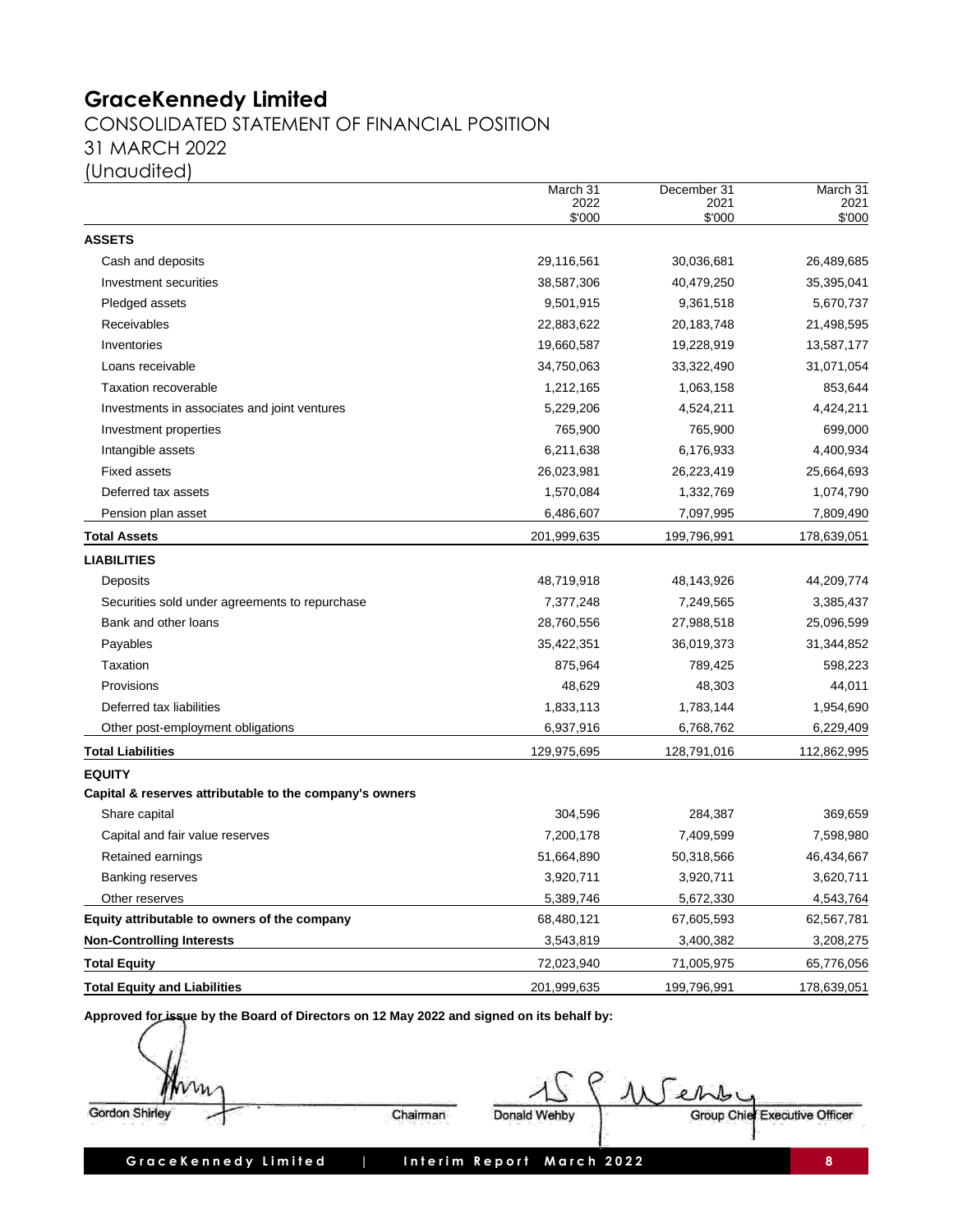# **GraceKennedy Limited** CONSOLIDATED STATEMENT OF CHANGES IN EQUITY THREE MONTHS ENDED 31 MARCH 2022

(Unaudited)

|                                                                |                                 | Attributable to owners of the company |                                                |                                |                               |                             | Non-<br>controlling<br>interests | Total<br>Equity |            |
|----------------------------------------------------------------|---------------------------------|---------------------------------------|------------------------------------------------|--------------------------------|-------------------------------|-----------------------------|----------------------------------|-----------------|------------|
|                                                                | No. of<br><b>Shares</b><br>'000 | Share<br>Capital<br>\$'000            | Capital and<br>Fair Value<br>Reserve<br>\$'000 | Retained<br>Earnings<br>\$'000 | Banking<br>Reserves<br>\$'000 | Other<br>Reserves<br>\$'000 | Total<br>\$'000                  | \$'000          | \$'000     |
| Balance at 1 January 2021                                      | 989,661                         | 305,493                               | 7,789,066                                      | 44,096,867                     | 3,620,711                     | 4,098,122                   | 59,910,259                       | 2,869,068       | 62,779,327 |
| Profit for the period                                          | Ĭ.                              | ÷,                                    |                                                | 1,654,931                      | ÷,                            | ÷,                          | 1,654,931                        | 183,673         | 1,838,604  |
| Other comprehensive income for<br>the period                   |                                 | ä,                                    | (137, 993)                                     | 682,321                        |                               | 497,096                     | 1,041,424                        | 15,410          | 1,056,834  |
| Total comprehensive income for the<br>period                   |                                 |                                       | (137, 993)                                     | 2,337,252                      |                               | 497,096                     | 2,696,355                        | 199,083         | 2,895,438  |
| Transactions with owners:                                      |                                 |                                       |                                                |                                |                               |                             |                                  |                 |            |
| Increase in non-controlling interests                          |                                 |                                       |                                                |                                |                               |                             |                                  | 72,392          | 72,392     |
| Transfer of non-controlling interests                          |                                 |                                       | (68, 348)                                      |                                |                               |                             | (68, 348)                        | 68,348          |            |
| Share-based payments charged                                   |                                 |                                       |                                                |                                |                               | 58,308                      | 58,308                           |                 | 58,308     |
| Share-based payments exercised                                 |                                 |                                       |                                                |                                |                               | (29,069)                    | (29,069)                         | (144)           | (29, 213)  |
| Transfer of treasury shares to<br>employees                    | 1,067                           | 64,166                                | 16,803                                         |                                |                               | (80, 693)                   | 276                              | (276)           |            |
| Dividends paid by subsidiaries to<br>non-controlling interests |                                 |                                       |                                                |                                |                               |                             |                                  | (196)           | (196)      |
| Total transactions with owners                                 | 1,067                           | 64,166                                | (51, 545)                                      | ä,                             | $\sim$                        | (51, 454)                   | (38, 833)                        | 140,124         | 101,291    |
| Transfers between reserves:                                    |                                 |                                       |                                                |                                |                               |                             |                                  |                 |            |
| From capital reserves                                          | Ĭ.                              |                                       | (548)                                          | 548                            |                               |                             |                                  |                 |            |
| Balance at 31 March 2021                                       | 990,728                         | 369,659                               | 7,598,980                                      | 46,434,667                     | 3,620,711                     | 4,543,764                   | 62,567,781                       | 3,208,275       | 65,776,056 |
| Balance at 1 January 2022                                      | 990,009                         | 284,387                               | 7,409,599                                      | 50,318,566                     | 3,920,711                     | 5,672,330                   | 67,605,593                       | 3,400,382       | 71,005,975 |
| Profit for the period                                          |                                 |                                       |                                                | 1,736,616                      | ä,                            | ÷,                          | 1,736,616                        | 141,347         | 1,877,963  |
| Other comprehensive income for<br>the period                   |                                 |                                       | (268, 497)                                     | (389, 792)                     | ä,                            | (160, 688)                  | (818, 977)                       | 2,993           | (815, 984) |
| Total comprehensive income for the<br>period                   | L.                              | ÷.                                    | (268, 497)                                     | 1,346,824                      | ÷.                            | (160, 688)                  | 917,639                          | 144,340         | 1,061,979  |
| Transactions with owners:                                      |                                 |                                       |                                                |                                |                               |                             |                                  |                 |            |
| Sale of treasury shares                                        | 371                             | 38,221                                |                                                |                                |                               |                             | 38,221                           |                 | 38,221     |
| Purchase of treasury shares                                    | (1,000)                         | (104, 290)                            |                                                |                                |                               |                             | (104, 290)                       |                 | (104, 290) |
| Share-based payments charged                                   |                                 |                                       |                                                |                                |                               | 82,860                      | 82,860                           |                 | 82,860     |
| Share-based payments exercised                                 |                                 |                                       |                                                |                                |                               | (60, 496)                   | (60, 496)                        | (309)           | (60, 805)  |
| Transfer of treasury shares to<br>employees                    | 1,450                           | 86,278                                | 58,576                                         |                                | ٠                             | (144, 260)                  | 594                              | (594)           |            |
| Total transactions with owners                                 | 821                             | 20,209                                | 58,576                                         | $\overline{a}$                 | $\overline{\phantom{a}}$      | (121, 896)                  | (43, 111)                        | (903)           | (44, 014)  |
| Transfers between reserves:                                    |                                 |                                       |                                                |                                |                               |                             |                                  |                 |            |
| To capital reserves                                            |                                 |                                       | 500                                            | (500)                          |                               |                             |                                  |                 |            |
| Balance at 31 March 2022                                       | 990,830                         | 304,596                               | 7,200,178                                      | 51,664,890                     | 3,920,711                     | 5,389,746                   | 68,480,121                       | 3,543,819       | 72,023,940 |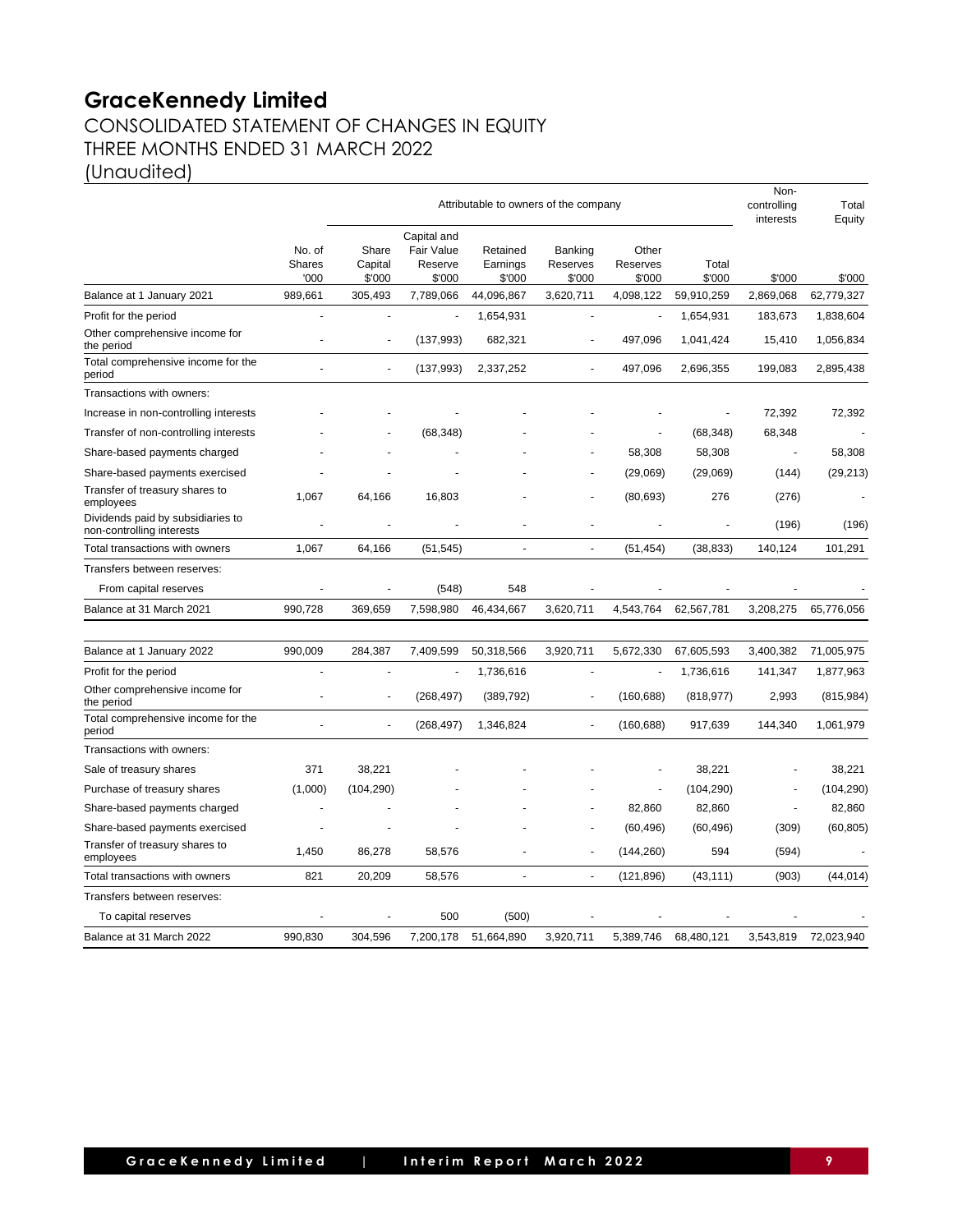CONSOLIDATED STATEMENT OF CASH FLOWS THREE MONTHS ENDED 31 MARCH 2022 (Unaudited)

**3/31/2022 3/31/2021 \$'000) \$'000) SOURCES/(USES) OF CASH: Operating Activities** (Note 3) (1,940,729) 2,290,223 **Financing Activities** Loans received 3,012,331 3,122,351 3,122,351 Loans repaid (3,297,458) (3,964,582) Proceeds from issue of shares to non-controlling interests **72,392** and the state of shares to non-controlling interests **72,392** Dividends paid by subsidiary to non-controlling interests - (196) Purchase of treasury shares (104,290) - (104,290) Sale of treasury shares 38,221 Exercise of share based payments (60,805) (29,213) Interest paid – non financial services (316,123) (252,112) (728,222) (1,051,360) **Investing Activities** Additions to fixed assets (416,774) (211,553) Proceeds from disposal of fixed assets 30,437 1,110 Additions to investments (3,193,532) (2,603,267) Cash outflow on purchase of interest in associates and joint ventures (401,093) - Proceeds from sale of investments 4,837,102 2,992,074 Additions to intangibles (259,106) (62,355) Interest received – non financial services 166,051 175,158 763,085 291,167 (Decrease)/increase in cash and cash equivalents (1,905,866) 1,530,030 1,530,030 Cash and cash equivalents at beginning of year 27,911,182 23,319,787 Exchange and translation (losses)/gains on net foreign cash balances (40,072) 221,294 **CASH AND CASH EQUIVALENTS AT END OF PERIOD** 25,965,244 25,071,111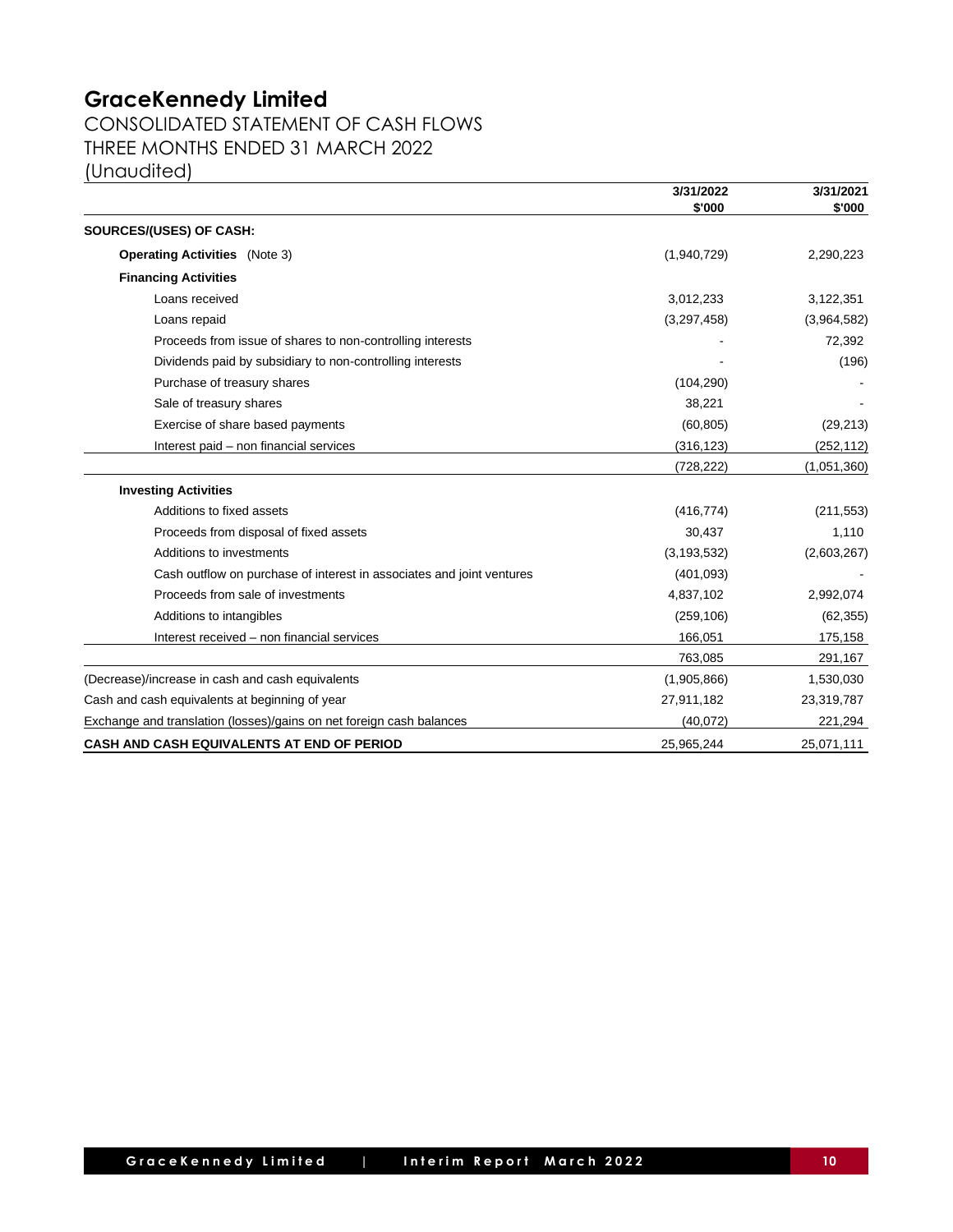## FINANCIAL INFORMATION BY OPERATING SEGMENT THREE MONTHS ENDED 31 MARCH 2022 (Unaudited)

| 3 months to 31 March 2022              | Food<br><b>Trading</b><br>\$'000 | <b>Banking &amp;</b><br><b>Investments</b><br>\$'000 | Insurance<br>\$'000      | Money<br><b>Services</b><br>\$'000 | Consolidation<br><b>Adjustments</b><br>\$'000 | Group<br>\$'000 |
|----------------------------------------|----------------------------------|------------------------------------------------------|--------------------------|------------------------------------|-----------------------------------------------|-----------------|
| <b>REVENUE</b>                         |                                  |                                                      |                          |                                    |                                               |                 |
| <b>External sales</b>                  | 29,513,485                       | 1,755,996                                            | 2,848,440                | 2,139,106                          | $\overline{\phantom{a}}$                      | 36,257,027      |
| Inter-segment sales                    | 60,117                           | 75,287                                               | $\overline{\phantom{a}}$ | $\blacksquare$                     | (135, 404)                                    |                 |
| Total Revenue                          | 29,573,602                       | 1,831,283                                            | 2,848,440                | 2,139,106                          | (135, 404)                                    | 36,257,027      |
| <b>RESULT</b>                          |                                  |                                                      |                          |                                    |                                               |                 |
| Operating results                      | 1,479,180                        | 391,510                                              | 203,164                  | 801,863                            | 19,382                                        | 2,895,099       |
| Unallocated expense                    |                                  |                                                      |                          | $\overline{a}$                     | (443, 155)                                    | (443, 155)      |
| Profit from operations                 | $\overline{a}$                   | $\overline{a}$                                       | $\overline{\phantom{a}}$ | $\overline{\phantom{a}}$           | $\ddot{\phantom{0}}$                          | 2,451,944       |
| Finance income                         | 1,675                            | 1,160                                                | 11,910                   | 5,424                              | 97,239                                        | 117,408         |
| Finance expense                        | (209, 519)                       | (12, 130)                                            | (1,894)                  | (30, 568)                          | (67, 042)                                     | (321, 153)      |
| Share of associates and joint ventures | 267,234                          | 71,977                                               | (14, 857)                |                                    | ÷,                                            | 324,354         |
| Profit before Taxation                 | 1,538,570                        | 452,517                                              | 198,323                  | 776,719                            | (393, 576)                                    | 2,572,553       |
| Taxation                               |                                  |                                                      |                          |                                    |                                               | (694, 590)      |
| Net Profit for the period              |                                  |                                                      |                          |                                    |                                               | 1,877,963       |
| Attributable to:                       |                                  |                                                      |                          |                                    |                                               |                 |
| Owners of GraceKennedy Limited         |                                  |                                                      |                          |                                    |                                               | 1,736,616       |
| Non-controlling interests              |                                  |                                                      |                          |                                    |                                               | 141,347         |
|                                        |                                  |                                                      |                          |                                    |                                               | 1,877,963       |
| 3 months to 31 March 2021              | Food<br><b>Trading</b><br>\$'000 | <b>Banking &amp;</b><br><b>Investments</b><br>\$'000 | Insurance<br>\$'000      | Money<br><b>Services</b><br>\$'000 | Consolidation<br>Adjustments<br>\$'000        | Group<br>\$'000 |
| <b>REVENUE</b>                         |                                  |                                                      |                          |                                    |                                               |                 |
| <b>External sales</b>                  | 24,989,421                       | 1,613,033                                            | 2,451,403                | 2,340,279                          | $\overline{\phantom{m}}$                      | 31,394,136      |
| Inter-segment sales                    | 48,264                           | 37,398                                               | 15,029                   |                                    | (100, 691)                                    |                 |
| <b>Total Revenue</b>                   | 25,037,685                       | 1,650,431                                            | 2,466,432                | 2,340,279                          | (100, 691)                                    | 31,394,136      |
|                                        |                                  |                                                      |                          |                                    |                                               |                 |
| <u>RESULT</u>                          |                                  |                                                      |                          |                                    |                                               |                 |
| Operating results                      | 1,380,324                        | 127,398                                              | 90,534                   | 1,082,068                          | 16,338                                        | 2,696,662       |
| Unallocated expense                    |                                  | $\overline{\phantom{a}}$                             | $\overline{\phantom{a}}$ | $\overline{\phantom{a}}$           | (329, 208)                                    | (329, 208)      |
| Profit from operations                 |                                  |                                                      |                          |                                    |                                               | 2,367,454       |
| Finance income                         | 3,825                            | 1,971                                                | 7,691                    | 4,707                              | 111,974                                       | 130,168         |
| Finance expense                        | (171, 461)                       | (18, 210)                                            | (1,963)                  | (30, 973)                          | (41, 989)                                     | (264, 596)      |
| Share of associates and joint ventures | 261,244                          | 37,055                                               | (12, 689)                |                                    |                                               | 285,610         |
| Profit before Taxation                 | 1,473,932                        | 148,214                                              | 83,573                   | 1,055,802                          | (242, 885)                                    | 2,518,636       |
| Taxation                               |                                  |                                                      |                          |                                    |                                               | (680, 032)      |
| Net Profit for the period              |                                  |                                                      |                          |                                    |                                               | 1,838,604       |
| Attributable to:                       |                                  |                                                      |                          |                                    |                                               |                 |
| Owners of GraceKennedy Limited         |                                  |                                                      |                          |                                    |                                               | 1,654,931       |
| Non-controlling interests              |                                  |                                                      |                          |                                    |                                               | 183,673         |
|                                        |                                  |                                                      |                          |                                    |                                               | 1,838,604       |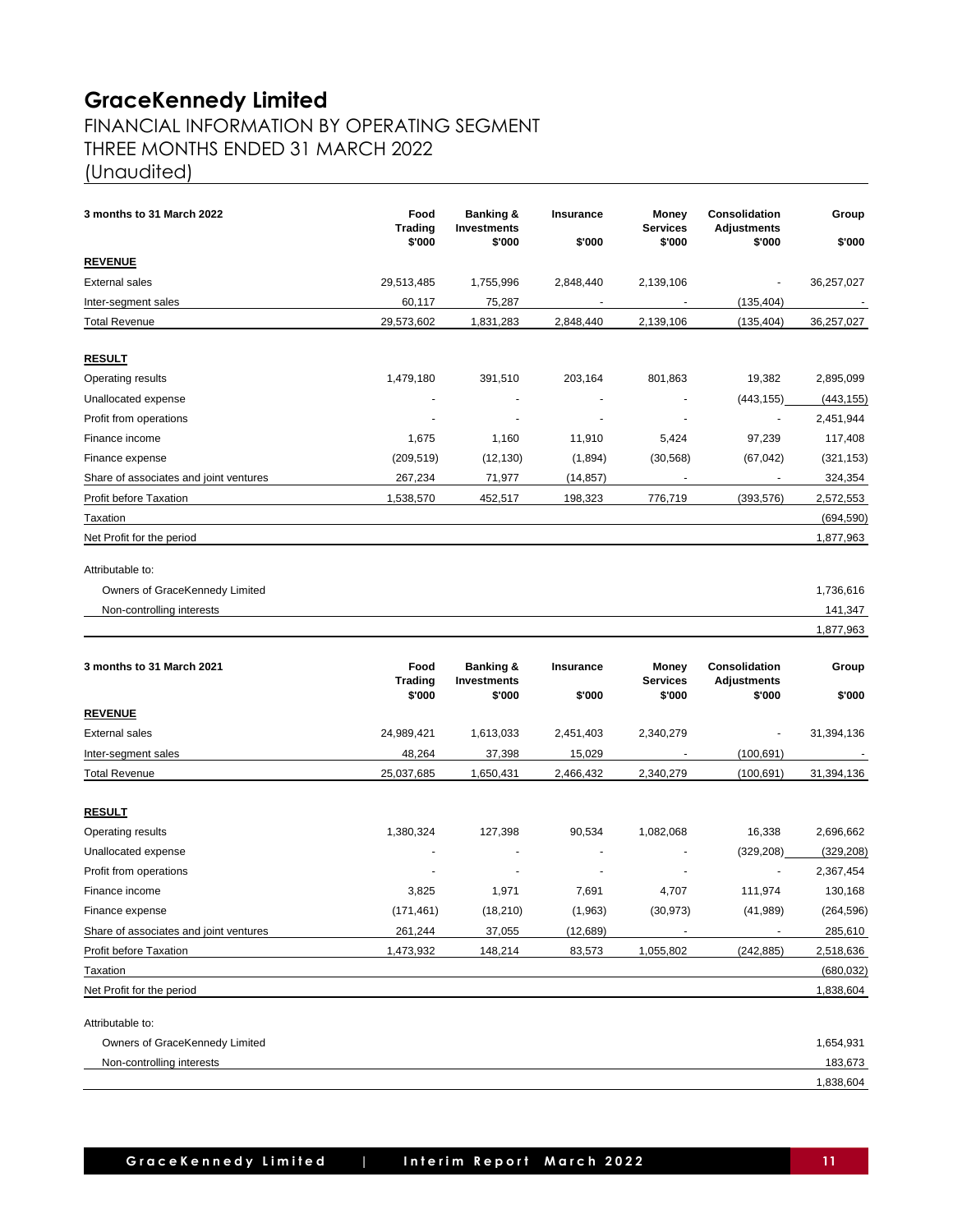INTERIM CONSOLIDATED FINANCIAL STATEMENTS 31 MARCH 2022

### **Notes**

#### **1. Accounting Policies**

### **(a) Basis of preparation**

This condensed consolidated interim financial report for the reporting period ended 31 March 2022 has been prepared in accordance with Accounting Standard IAS 34 'Interim Financial Reporting'.

These financial statements are presented in Jamaican dollars unless otherwise indicated.

The accounting policies followed in these interim financial statements are consistent with those of the previous financial year and corresponding interim reporting period.

### **(b) Segment reporting**

The principal activities of the company, its subsidiaries, associates and joint ventures (the Group) are as follows:

- *Food Trading –* Merchandising of general goods and food products, both locally and internationally; processing and distribution of food products; and the operation of a chain of supermarkets.
- *Banking and Investment –* Commercial banking; stock brokerage; corporate finance; advisory services; and lease financing.
- *Insurance –* General insurance, health insurance, creditor life insurance and insurance brokerage.
- *Money Services –* Operation of money transfer services; cambio operations and bill payment services.

### **2. Revenues**

Revenues for the Group can be disaggregated as follows:

|                                                             | 2022       | 2021       |
|-------------------------------------------------------------|------------|------------|
|                                                             | \$'000     | \$'000     |
| Timing of revenue recognition from contracts with customers |            |            |
| Goods and services transferred at a point in time           | 32,651,653 | 28,155,061 |
| Services transferred over time                              | 28,942     | 29,615     |
| Revenue from insurance contracts                            | 2,381,914  | 2,095,150  |
| Interest revenue                                            | 1,194,518  | 1,114,310  |
|                                                             | 36,257,027 | 31,394,136 |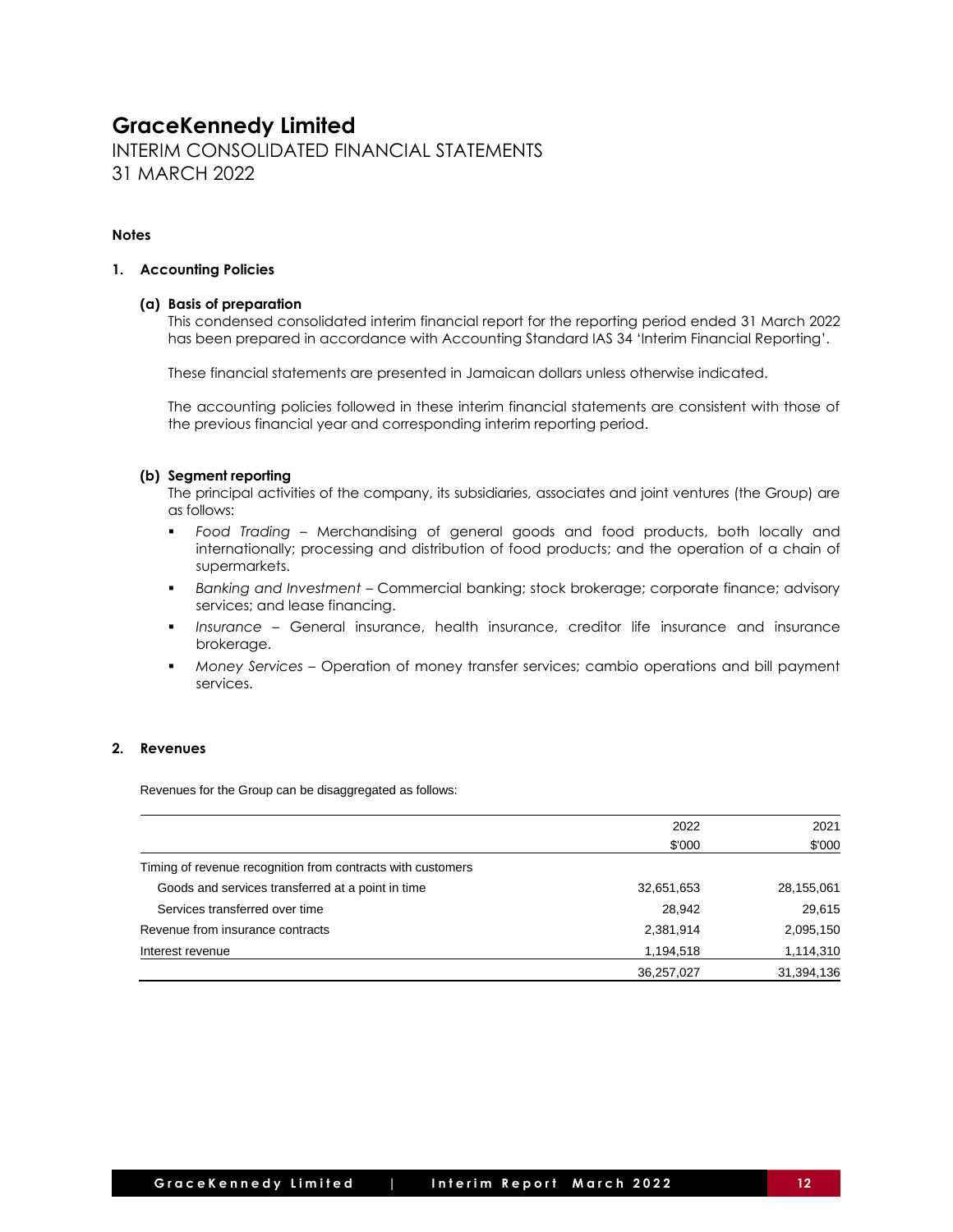### **3. Cash Flows from Operating Activities**

Reconciliation of net profit to cash generated from operating activities:

|                                                           | 3/31/2022<br>\$'000 | 3/31/2021<br>\$'000 |
|-----------------------------------------------------------|---------------------|---------------------|
| Net profit                                                | 1,877,963           | 1,838,604           |
| Items not affecting cash:                                 |                     |                     |
| Depreciation                                              | 692,215             | 684,028             |
| Amortisation                                              | 177,787             | 151,607             |
| Change in value of investments                            | (308, 959)          | (53, 415)           |
| Gain on disposal of fixed assets                          | (8,705)             | (4, 105)            |
| Gain on disposal of investments                           | (14, 293)           | (25,036)            |
| Share-based payments                                      | 82,860              | 58,308              |
| Exchange gain on foreign balances                         | (21,004)            | (190, 424)          |
| Interest income - non financial services                  | (117, 408)          | (130, 168)          |
| Interest income - financial services                      | (1, 293, 813)       | (1, 198, 107)       |
| Interest expense - non financial services                 | 321,153             | 264,596             |
| Interest expense - financial services                     | 246,157             | 182,703             |
| <b>Taxation expense</b>                                   | 694,590             | 680,032             |
| Unremitted equity income in associates and joint ventures | (314, 675)          | (264, 760)          |
| Pension plan surplus                                      | 91,665              | 60,952              |
| Other post-employment obligations                         | 169,154             | 160,820             |
|                                                           | 2,274,687           | 2,215,635           |
| Changes in working capital components:                    |                     |                     |
| Inventories                                               | (431, 667)          | 845,957             |
| Receivables                                               | (2,699,875)         | (4,627,156)         |
| Loans receivable, net                                     | (1,456,448)         | 305,830             |
| Payables                                                  | (597, 022)          | 3,133,010           |
| Deposits                                                  | 664,068             | 2,161,519           |
| Securities sold under repurchase agreements               | 158,951             | (1,672,655)         |
| Provisions                                                | 326                 | 1,409               |
|                                                           | (2,086,980)         | 2,363,549           |
| Interest received - financial services                    | 1,191,745           | 1,111,430           |
| Interest paid - financial services                        | (248, 523)          | (172, 873)          |
| Translation (losses)/gains                                | (99, 111)           | 271,529             |
| <b>Taxation paid</b>                                      | (697, 860)          | (1,283,412)         |
| Net cash (used in)/provided by operating activities       | (1,940,729)         | 2,290,223           |

Reconciliation of movements of liabilities to cash flows arising from financing activities: Amounts represent bank and other loans, excluding bank overdrafts

|                                               | 3/31/2022<br>\$'000 | 3/31/2021<br>\$'000 |
|-----------------------------------------------|---------------------|---------------------|
| At beginning of year                          | 25,863,018          | 24,222,390          |
|                                               |                     |                     |
| Lease liability to acquire right-of-use asset | 176,764             | 112,104             |
| Loans received                                | 3,012,233           | 3,122,351           |
| Loans repaid                                  | (3,297,458)         | (3,964,582)         |
| Foreign exchange adjustments                  | (146, 867)          | 176,537             |
| Net interest movements                        | 1,549               | 9,225               |
| At end of period                              | 25,609,239          | 23,678,025          |